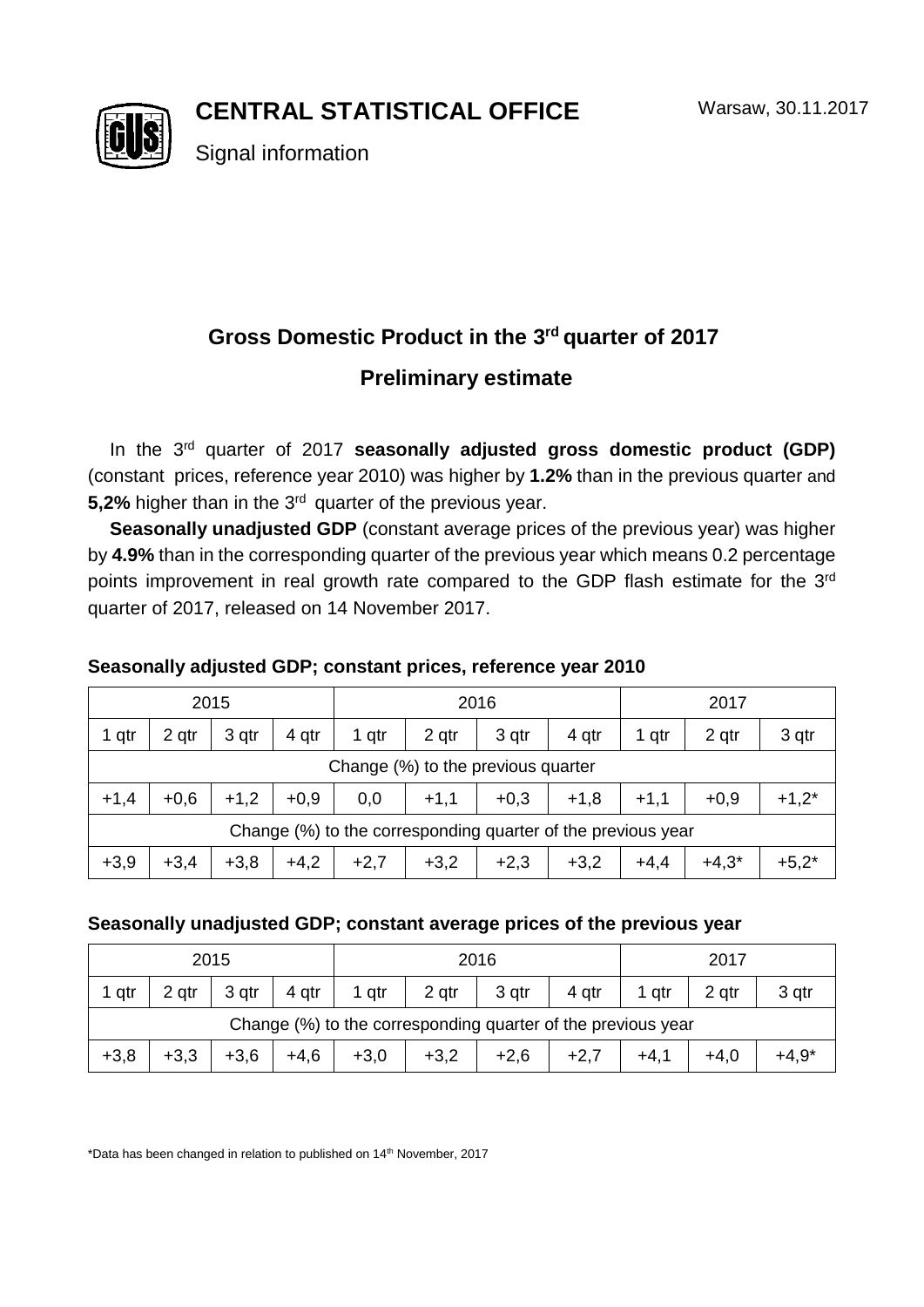In the 3<sup>rd</sup> quarter of 2017 the growth of domestic uses was 3.9% compared with a year earlier and it was lower than in the 2<sup>nd</sup> quarter of 2017 (the growth of 5.5%). It resulted from the lower than in the 2<sup>nd</sup> quarter 2017 the increase in gross capital formation by 3.3% (against 11.6% in the 2<sup>nd</sup> quarter) and the growth of final consumption expenditure, close to recorded one in the  $2<sup>nd</sup>$  quarter, which was 4.1% (against 4.2% in the 2<sup>nd</sup> quarter of 2017). Consumption expenditure in the households sector rose by 4.8% than a year earlier and it was slightly lower than in the 2<sup>nd</sup> quarter of 2017 (the growth of 4.9%). The growth of gross capital formation in the  $3<sup>rd</sup>$  quarter of 2017 resulted from the increase of both gross fixed capital formation by 3.3% and changes in inventories. On the whole, the influence of domestic uses on economic growth was +3.8 percentage points (against +5.3 percentage points in the  $2<sup>nd</sup>$  quarter of 2017). It was made by the positive contribution of final consumption expenditure which was +3.2 percentage points (against +3.3 percentage points in the 2<sup>nd</sup> quarter of 2017), of which the impact of the consumption expenditure in households sector +2.9 percentage points and public consumption expenditure +0.3 percentage points (+2.9 and +0.4 percentage points in the  $2<sup>nd</sup>$  quarter of 2017 respectively). In the 3<sup>rd</sup> quarter of 2017 the impact of gross fixed capital formation was positive (+0.6 percentage points) which, with the neutral effect of changes in inventories, made positive influence of gross capital formation on economic growth of +0.6 percentage points (against +2.0 percentage points in the  $2^{nd}$  quarter of 2017). In the 3<sup>rd</sup> quarter of 2017 positive contribution to economic growth came from the net exports which amounted to +1.1 percentage points against -1.3 percentage points in the 2<sup>nd</sup> quarter of 2017.



#### *Seasonally adjusted GDP (previous quarter = 100, constant prices, reference year 2010)*

In the third quarter of 2017 compared with the previous quarter **seasonally adjusted GDP** was 1.2% higher.

**Gross value added** in **national economy** in the third quarter of 2017 was 1.1% higher.

**Gross value added** in **industry** in the third quarter of 2017 was 1.8% higher.

**Gross value added** in **construction** in the third quarter of 2017 was 4.0% higher.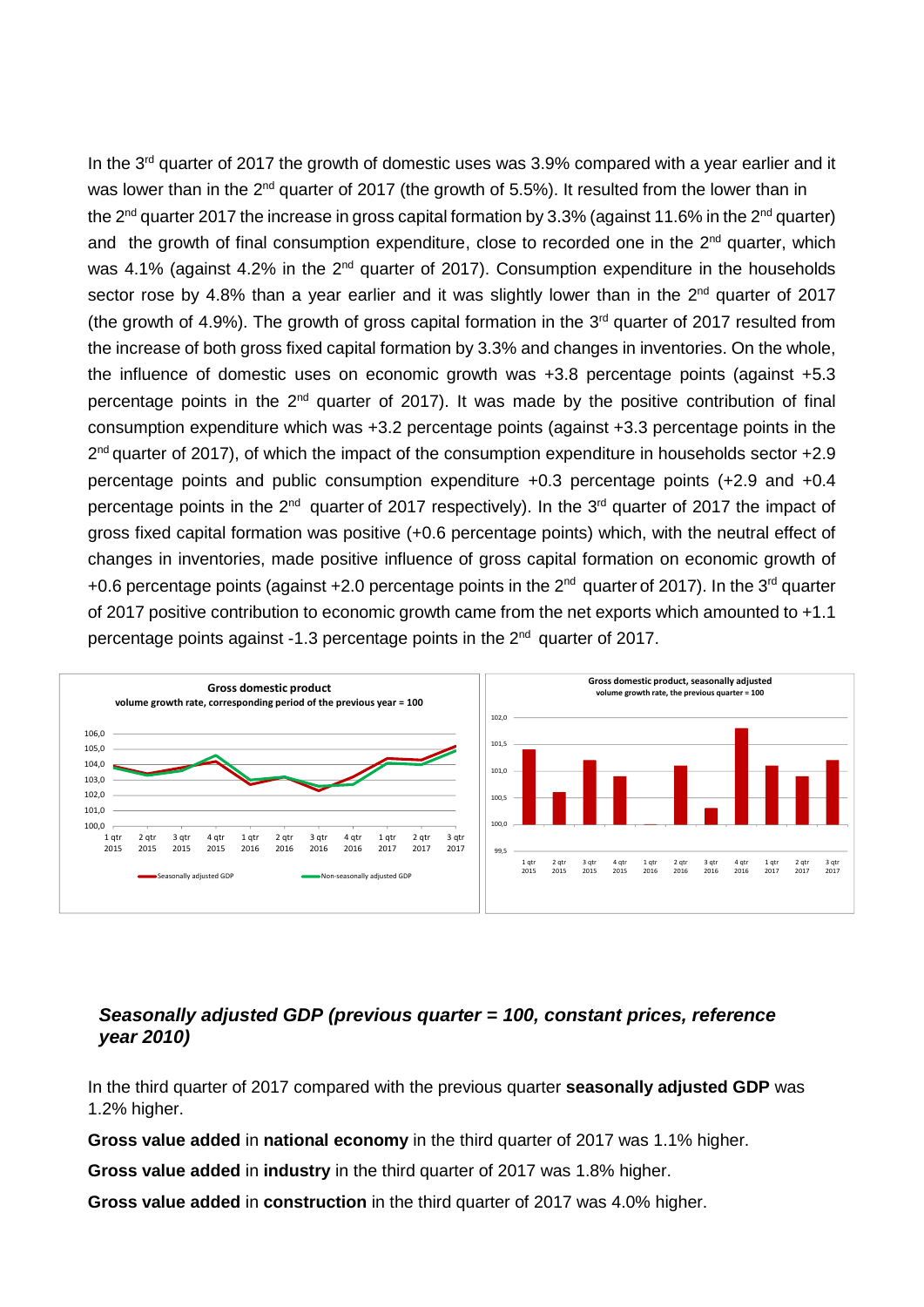**Gross value added** in **trade and repair** was 2.4% higher**,** in **transportation and storage** was 1.0% higher, while in **financial and insurance activities** was 0.7% lower.

**Gross value added** in **public administration and defense, compulsory social security, education, human health and social work activities** altogether in the third quarter of 2017 was 0.3% higher.

**Domestic uses** in the third quarter of 2017 were 0.4% higher.

**Total consumption expenditure** was 1.0% higher**,** of which **consumption expenditure in the households sector** in the third quarter of 2017 increased by 1.2%.

**Gross capital formation** in the third quarter of 2017 was 1.2% lower.

**Gross fixed capital formation** in the third quarter of 2017 was up by 1.2%.

*Tables 1 and 2 present indices in constant prices with reference to the year 2010 for GDP time series and its main aggregates for seasonally unadjusted data, seasonally adjusted data as well as trend. Table 1 presents indices on the previous quarter and table 2 presents indices on the corresponding quarter of the previous year.* 

#### *Seasonally unadjusted GDP (constant average prices of the previous year)*

According to the preliminary estimate **gross domestic product (GDP)** in the third quarter of 2017 was 4.9% higher than in the corresponding quarter of the previous year.



**GDP volume growth rate** (**corresponding period of the previous year = 100, constant prices of the previous year**)

**Gross value added** in **national economy** in the third quarter of 2017 was 4.8% higher than in the corresponding quarter of 2016.